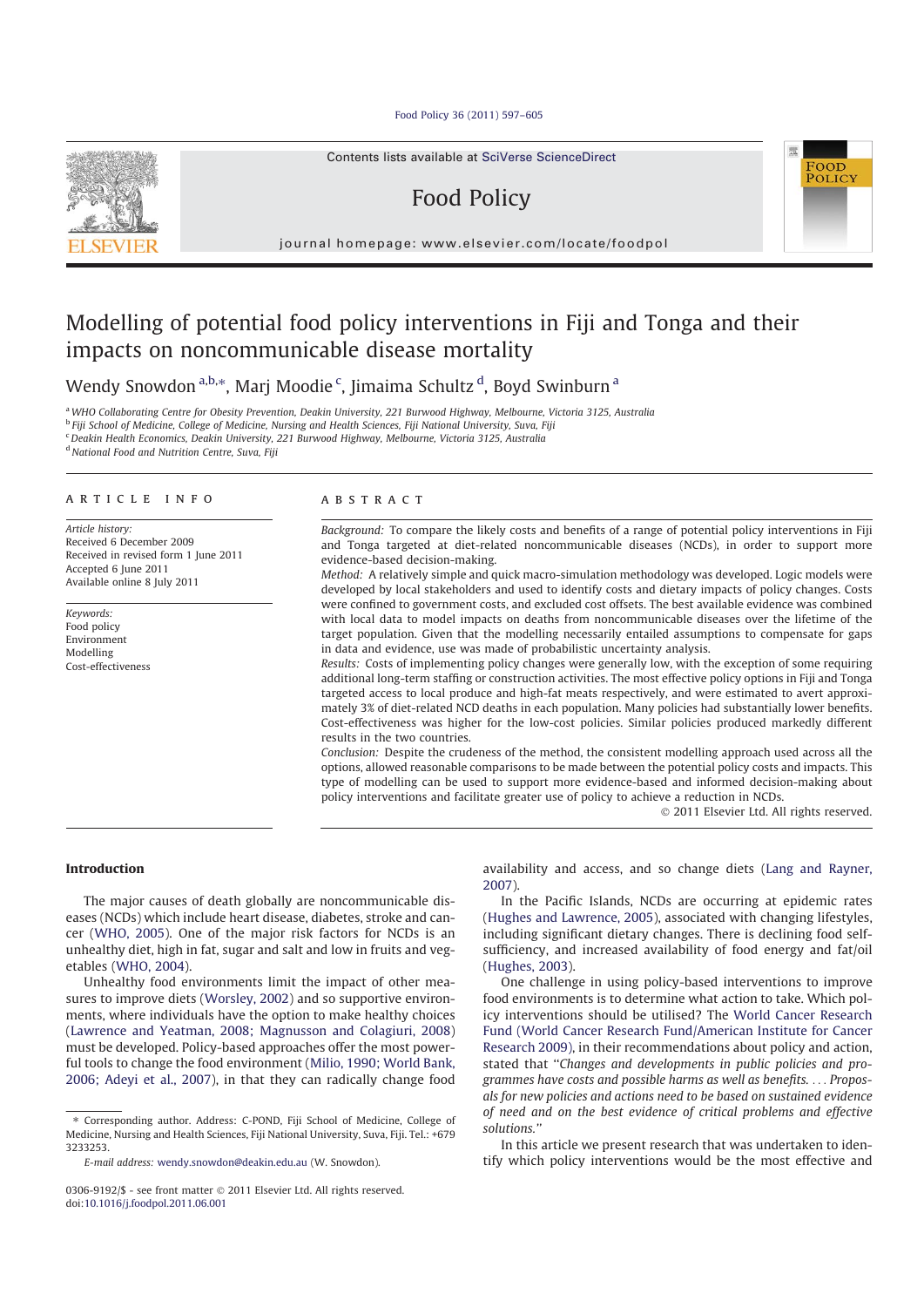cost-effective in supporting healthy eating in two Pacific Island countries, Fiji and Tonga. A standardised, evidence-based modelling process was used to identify the costs and benefits associated with each policy option. The approach developed was rapid and simple, in keeping with the objectives of the overall project. The modelling enabled quantitative comparisons of alternative interventions, thereby facilitating more informed decision-making by policy-makers. The purpose of this paper is to highlight the benefits of using modelling to support decision-making around policy interventions to improve diets.

## Method

## Research setting

This paper details a component of a research project to identify the most promising food-based policy options to control NCDs. Conducted in Fiji and Tonga, as part of the Pacific Obesity Prevention in Communities (OPIC) project, the research utilised participatory methods and an informed multi-sectoral policy advisers group (Snowdon et al., 2008, 2010a,b). The intent was that the results of the cost-effectiveness modelling would be provided to the policy advisers group to assist them in priority-setting. The data would be considered alongside assessments of side-effects (positive and negative), feasibility and effectiveness (Snowdon et al., 2010b). The policy advisers group identified 31 policy options in Fiji, and 34 in Tonga to be modelled. These included policies targeting food costs, imports, local production, access and quality. The aim of the modelling process was to determine cost-effectiveness to facilitate comparison between these policy options only, not with other projects or issues. Nor was the modelling intended to allow comparison between countries. As the results and process needed to be communicated to a multi-sectoral group, and time for analysis was limited, a clear, simple and straightforward methodology was required.

Definitions of healthier and less healthy foods were based on a nutrient profiling system (Rayner et al., 2005). Meats were classified separately according to fat content, to target only the extreme end of the fat content spectrum (high-fat meat: poultry >15%, beef >25%, pork >35%, lamb >20% and processed meat >20%). In particular these would affect mutton flaps and turkey tails.

#### Costs

To identify the costs associated with the delivery of each of the policy options, members of the policy advisers group were requested to develop costing pathways. These pathways detailed the processes involved in the development and implementation of each of the policies, and determined hours of staff time, and other costs involved, such as laboratory analyses for monitoring. Costing was primarily confined to direct costs to government (with a limited societal perspective); indirect costs, cost offsets or potential health-care costs associated with changes in morbidity and mortality profiles were excluded. All costs were calculated for the 2006 reference year, in the local currencies Fiji dollar (FJD) and Tongan Pa'anga (TOP). Costs were assessed and reported separately for the first year of implementation (including development costs), and for subsequent typical recurrent years, including maintenance costs.

#### Outcomes

Due to inadequate morbidity data for both countries, it was only possible to use deaths from NCDs as the outcome measure. The outcomes were therefore deaths averted from NCDs over the life-

time of the current adult population. Logic models (Rogers et al., 2000; Judge and Mackenzie, 2002) were developed by the policy advisers group to identify the pathways by which the policy change would lead to a change in NCD mortality. For example:

Reduced import duty on vegetables  $\rightarrow$  reduced cost

- $\rightarrow$  increased demand  $\rightarrow$  increased consumption
- $\rightarrow$  reduced rates of NCDs.

The effects of the policies on NCDs were mediated via changes in the intake of fats, sodium, fruits and vegetables, fish or energy. These in turn affected the risks of cardiovascular diseases, cancer (breast, oesophageal, colorectal and gastric) and diabetes. Some of these effects were mediated through changes in body mass index (BMI). Benefits were only included when there was strong quantitative evidence from the literature of an effect. An example of a detailed outcomes pathway is shown in Fig. 3.

The best available evidence was sought from the literature to identify the risk relationship between steps in the pathways. Evidence used was graded using a standard classification system (Haby et al., 2006). Local data on demographics (Statistics Division, 2007; Fiji Islands Bureau of Statistics, 2008), mortality rates (unpublished), weights/heights (Cornelius et al., 2002; Ministry of Health Tonga, 2007; Utter et al., 2008), dietary intakes (Ministry of Health Fiji, 2007) and food supply (Statistics Department, 2006; Department of Statistics, 2007) were sourced. Food composition



Fig. 1. Cost-effectiveness for selected policy options for Fiji. AMA, Agriculture Marketing Authority; VAT, value-added-tax; F&V, fruit and vegetables; veg duty – fresh froz, removal of import duty on fresh and frozen vegetables. At the time of writing this article, the exchange rate was 1USD = 1.85FJD.



Fig. 2. Cost-effectiveness for selected policy option for Tonga. Mtg policy, Meeting and workshop food policy; V&F local price control, price control of local fruits and vegetables. At the time of writing this article, the exchange rate was:  $11$  $\overline{SD}$  = 1.90TOP.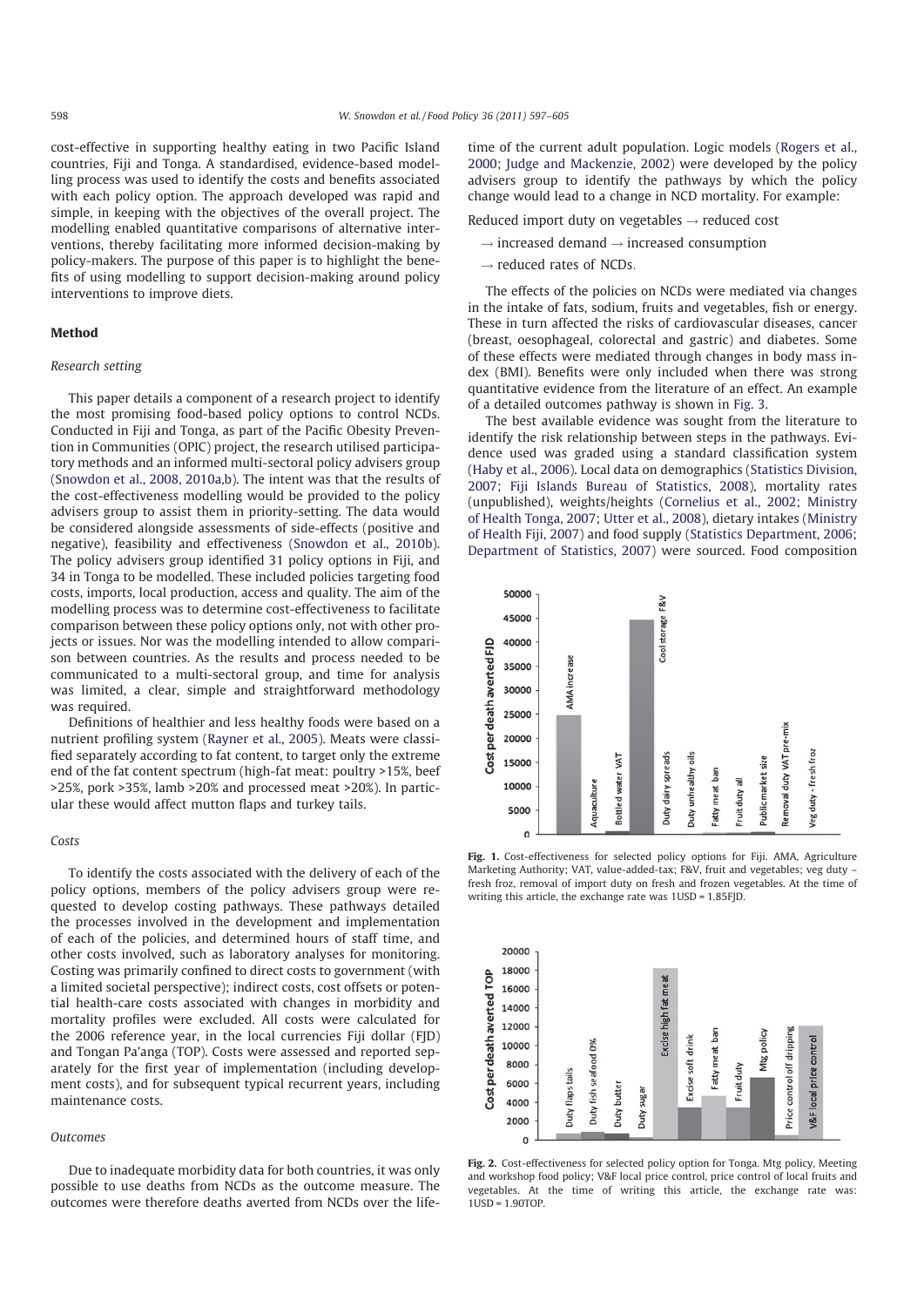W. Snowdon et al./Food Policy 36 (2011) 597-605 599



Fig. 3. Example of logic pathway for one of the modelled policy options: import tax on vegetables reduced. Further information on this pathway is provided in Appendix. RR 0.94 (Lock et al., 2004, 2005).

data was collated from relevant regional sources (Dignan et al., 2004; FSANZ, 2006). Where there were data gaps, informed assumptions were developed in discussion with the policy advisers group. In particular, an absence of price elasticity data necessitated estimates to be made to enable the modelling of price-mediated policies. Assumptions were also made regarding the wider impacts of the policies; for example, it was assumed that reductions in import duties would result in the same percentage reduction in store prices, and that higher consumption of imports would not affect intake of local vegetables. For most policies, only the effects on directly targeted foods were included, for example that a policy affecting the price of high-fat meats would affect intake of meats. Possible other effects, such as on the intake of fish were not included, due to the absence of relevant data or evidence.

Modelling was undertaken at a population (macrosimulation) level. The small number of child-centred policies highlighted within each country are not considered in this paper. The comparator was current practice. Uncertainty analysis was used to account for possible variations in data used (such as population, mortality and effectiveness data) using the '@risk' software (version 4.5 Palisade Corporation). Triangular distributions (minimum, most likely, maximum) were used, unless evidence was available that the data was normally distributed. Monte Carlo sampling was employed, with 5000 iterations run for each model. Discount rates do not usually affect rankings of interventions (Torgerson and Raftery, 1999), and as this was the main purpose of this research, the decision was made not to use discounting.

Value-for-money can be an important factor in choosing between interventions, particularly in resource-poor settings. Analysis was therefore undertaken of the cost-effectiveness (deaths averted per FJD or TOP1000 spent) and the incremental cost-effectiveness (ICER) (cost per death averted).

Further information on the method is provided in a detailed example provided in Appendix A.

### Results

Due to an almost complete absence of data, four of the policy options (licensing and enforcement for roadside vendors, excise duty on fried packet snack foods, prohibition of anti-competitive licensing agreements in stores, import controls on lamb carcass fat content) could not be modelled. It should be emphasised that policies should not be compared between countries, only within countries. Differing assumptions have been used in some cases, and similar-sounding policies may also be quite different.

## Costs

Costs for implementation varied widely, with many policies being very low cost to develop and maintain (Tables 1 and 2). The more costly options were those requiring additional long-term staffing (e.g. expansion of the price control system and Agriculture Marketing Authority), maintenance (e.g. provision of cool storage facilities), enforcement or monitoring (e.g. nutrient compositionbased policies such as on less healthy oils). An example of costings for VAT on less healthy oils; Ministry of Health and Finance staff time to develop policy briefing (1 h and 8 h respectively), review by Minister (2 h) and Prime Minister (1 h), Environmental Health officer time each month to conduct inspections and sampling (1 h/month) and 6 laboratory analyses per month of fat types. No other additional enforcement costs.

A number of policies involved short-term additional staff time to develop policy papers. These tasks would likely be undertaken within existing staffing levels, however the costs were still included as they represent an opportunity cost (and diversion of resources from other tasks). Expected changes in revenue as a result of taxation policy options were not included in the total costs at the stakeholders' request, as it was anticipated that other measures would be implemented to ensure maintenance of taxation revenue levels. Whilst the modelling excluded these, potential losses in taxation revenue were provided to policy advisers and were considered in the discussion of implementation feasibility (Snowdon et al., 2010b).

All costs are stated in the local currencies only, Fiji Dollar (FJD) and Tongan Pa'anga (TOP). At the time of writing this article, the respective exchange rates were: 1USD = 1.85FJD, 1USD = 1.90TOP.

#### Benefits

The potential number of deaths averted in Tonga was lower than in Fiji, given its smaller population and hence total number of deaths (Tables 1 and 2). However, as a percentage of total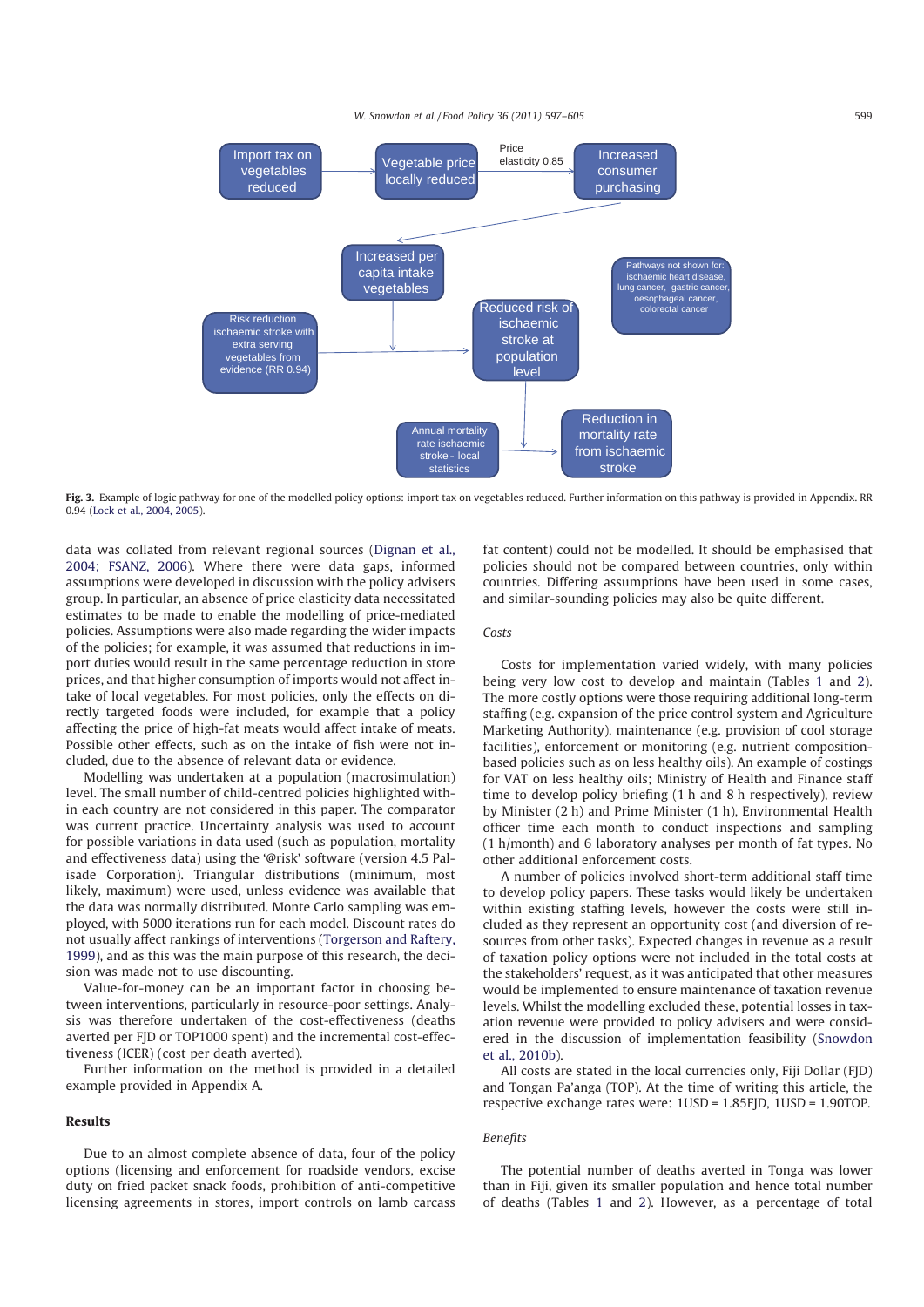## Table 1

Summary of findings from Fiji.

| Policy option                                                                             | Costs Fiji dollar |                | Deaths averted        | Key area of dietary impact                     |
|-------------------------------------------------------------------------------------------|-------------------|----------------|-----------------------|------------------------------------------------|
|                                                                                           | First year        | Typical year   | Median (95% UI)       |                                                |
| Reduce import duty on fresh vegetables to 0%                                              | 396               | $\mathbf{0}$   | 4.71 (1.36, 8.19)     | ↑ Vegetables                                   |
| Reduce import duty on fresh and frozen vegetables to 0%                                   | 396               | 0              | 4.90 (1.53, 8.60)     | ↑ Vegetables                                   |
| Reduce import duty on fresh fruits to 0%                                                  | 396               | 0              | 0.77(0.22, 1.34)      | ↑ Fruits                                       |
| Reduce import duty on all fruits to 0%                                                    | 396               | 0              | 1.16(0.33, 2.02)      | ↑ Fruits                                       |
| Reduce import duty on unsweetened fruits to 0%                                            | 396               | $\overline{0}$ | 0.86(0.26, 1.50)      | ↑ Fruits                                       |
| Increased role for Agriculture Marketing Authority                                        | 801,237           | 800,000        | 32.16 (8.45, 60.77)   | ↑ Fruits and vegetables                        |
| (AMA) (to include local market access as well as<br>export access)                        |                   |                |                       |                                                |
| Cool storage facilities to be available at all markets (to<br>reduce wastage)             | 1,600,149         | 100,000        | 102.30 (48.35-175.08) | ↑ Fruits and vegetables, fish                  |
| Cool storage facilities to be available for fruits and<br>vegetables (to reduce wastage)  | 1,600,149         | 100,000        | 35.79 (13.53, 67.46)  | ↑ Fruits and vegetables                        |
| Increased public market size by 25%                                                       | 40,146            | 20,000         | 82.04 (42.69, 141.01) | ↑ Fruits and vegetables                        |
| Reduce import duty on all aquaculture related<br>equipment to 0%                          | 396               | $\Omega$       | 1.42 (0.37, 3.04)     | ↑ Fish                                         |
| Cool storage facilities to be available for fish (to reduce<br>wastage)                   | 1,600,149         | 100,000        | 65.54 (18.77, 123.83) | ↑ Fish                                         |
| Removal import duty and VAT on pre-mix fuel for<br>fishermen (to reduce costs of fishing) | 396               | $\mathbf{0}$   | 14.18 (3.83, 30.66)   | ↑ Fish                                         |
| Removal excise duty on local bottled water                                                | 396               | $\mathbf{0}$   | 0.78(0.43, 1.30)      | L Soft drinks                                  |
| Removal VAT from bottled water                                                            | 396               | $\bf{0}$       | $0.62$ (0.40, 0.88)   | L Soft drinks                                  |
| Introduction of price control for bottled water                                           | 414               | $\Omega$       | 0.96(0.55, 1.60)      | L Soft drinks                                  |
| Increase import duty on unhealthy oils to 15%                                             | 11,403            | 11,007         | 68.45 (49.43, 91.06)  | Replacement unhealthy oils with healthier ones |
| Increase import duty on all cooking oils to 15%                                           | 396               | $\Omega$       | 17.43 (12.25, 23.87)  | $\perp$ oils                                   |
| Increase import duty on unhealthy oils to 15% and for<br>other oils to 5%                 | 11,403            | 11,007         | 75.07 (56.23, 96.76)  | Combination of above two                       |
| Increase import duty on dairy spreads to 15%                                              | 396               | $\bf{0}$       | 15.28 (11.13, 19.87)  | Replacement with healthier spreads             |
| Removal of concessionary import duty for meat to be                                       | 396               | $\Omega$       | 4.31 (2.80, 6.10)     | L Processed meat                               |
| processed locally (to ensure that processed meat is<br>not cheaper than unprocessed meat) |                   |                |                       |                                                |
| Remove fatty meats from the price control system                                          | 6464              | 5870           | 5.55 (1.72, 9.67)     | Replacement high-fat meats with leaner meats   |
| Ban the sale of fatty meats                                                               | 7170              | 6170           | 20.03 (10.90, 32.36)  | Replacement high-fat meats with leaner meats   |
| Ban the sale of fatty processed meats                                                     | 7406              | 5197           | 12.22 (9.27, 15.84)   | Replacement high-fat meats with leaner meats   |

UI, uncertainty interval; VAT, value added tax.

deaths, the results were similar in the two countries. The benefit in Fiji and Tonga of the most effective policies was also similar as a percentage of total NCD-related deaths averted (around 3%). The uncertainty intervals (95%) for deaths averted, while large for some of the policies, did not cross the no-effect line.

The effectiveness of the policies varied considerably. In Fiji, there was more than a 200-fold difference between the most and least effective options, whereas in Tonga, there was less than a 40-fold difference.

## Cost-effectiveness (Tables 1 and 2 and Figs. 1 and 2

In Fiji, the development of 'cool storage facilities at all markets' was both the most effective in terms of deaths averted and the most costly intervention to implement (Table 3). It rated relatively poorly for overall cost-effectiveness. The policies which were relatively cheap to implement, such as 'import duty' changes, were the most cost-effective. The least cost-effective policies targeted bottled water use and imported fruit, neither of which was consumed in high amounts.

In Tonga, the most effective policies in terms of deaths averted targeted the consumption of fattier meats, which reflects the high current local consumption levels (Table 3). The less effective policies targeted cheese and imported fruits and vegetables, which were not heavily consumed. Price control measures were relatively costly due to the additional staffing required for monitoring. (Note that price control in both countries entails mark-ups only, and does not involve subsidies.)

The overall cost-effectiveness of most of the policy options was lower in Tonga. For example, the least cost-effective option in Tonga (price control on imported fruit) cost an estimated FJD70,000

per death averted, compared to FJD42,000 (cool storage for fruits and vegetables). Similarly the most cost-effective option per death averted in Fiji, was cheaper than that in Tonga ('duty on all oils' FJD22 versus 'roadside vending' FJD140). This was due to the higher overall projected costs for policies in Tonga compared to Fiji, related to higher labour costs in Tonga.

The five most cost-effective policies in Fiji (Table 3) were all fiscal policies, affecting import duty and value-added-tax. This reflects in part their relatively low implementation costs (excluding government revenue losses). Tonga's most cost-effective policies (Table 3) were more of a mix of instruments, affecting prices of foods and availability.

#### Discussion

The results of this research highlight the extensive variations in the likely impact and cost-effectiveness of different policy interventions to improve the food environment in these two countries. In the absence of this type of modelling process, the decision-making process for health promoters regarding what policy changes to target would be limited to subjective assessments of health benefit (Snowdon et al., 2010b).

The quantitative results allow an easy comparison between related policies. For example, in Tonga, the imposition of bans on high-fat meats would be substantially more effective than measures to increase their costs (and would be more cost-effective). Removing import duty on both fresh and frozen vegetables in Fiji is more cost-effective than targeting just fresh vegetables. Using consistent methods, combined with transparency about the assumptions involved and the methodological limitations, ensures that users are able to make informed judgements about which pol-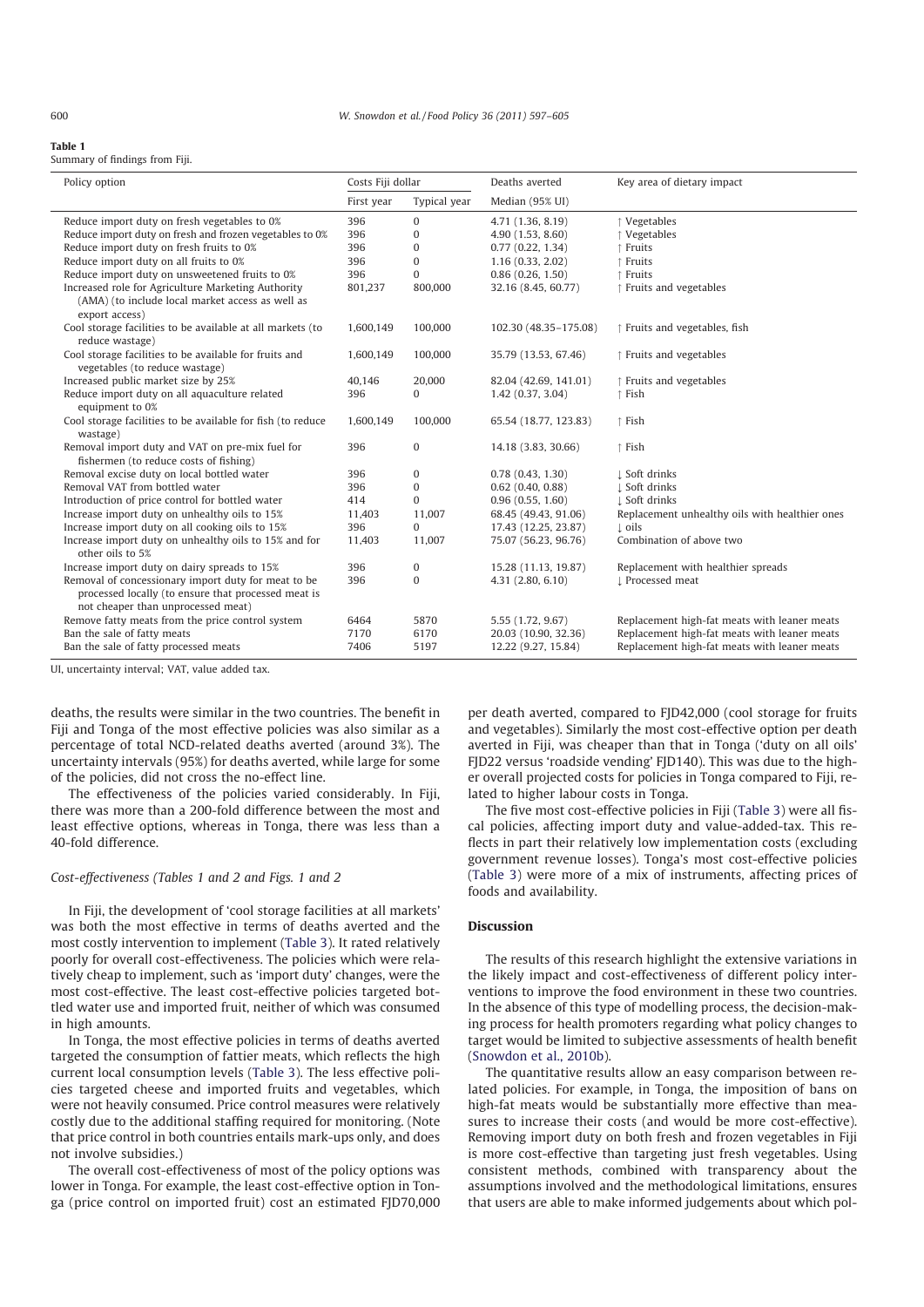#### Table 2

Summary of findings from Tonga.

| Policy option                                                                                         | Costs Tongan Pa'anga |              | Deaths averted      | Key area of dietary impact                                                          |
|-------------------------------------------------------------------------------------------------------|----------------------|--------------|---------------------|-------------------------------------------------------------------------------------|
|                                                                                                       | First year           | Typical year | Median (95% UI)     |                                                                                     |
| Reduce import duty on fresh and frozen vegetables to 0%                                               | 509                  | $\mathbf{0}$ | 0.26(0.06, 0.46)    | ↑ Vegetables                                                                        |
| Reduce import duty on fresh fruits to 0%                                                              | 509                  | $\mathbf{0}$ | 0.15(0.04, 0.27)    | ↑ Fruits                                                                            |
| Imported fruits to be added to price control system                                                   | 15,603               | 15177        | 0.19(0.05, 0.38)    | ↑ Fruits                                                                            |
| Imported vegetables to be added to price control system                                               | 15,603               | 15177        | 0.25(0.06, 0.49)    | ↑ Vegetables                                                                        |
| Reduce import duty on tinned fish and seafood to 10% (fresh/<br>frozen only those not caught locally) | 509                  | $\mathbf{0}$ | 0.29(0.09, 0.55)    | ↑ Fish                                                                              |
| Reduce import duty tinned fish and seafood to 0% (fresh/frozen<br>only those not caught locally)      | 509                  | $\mathbf{0}$ | 0.58(0.18, 1.09)    | ↑ Fish                                                                              |
| Reduce import duty tinned fish to 0%                                                                  | 509                  | $\mathbf{0}$ | 0.46(0.14, 0.88)    | ↑ Fish                                                                              |
| Add imported seafood to price control list                                                            | 15603                | 15177        | 0.26(0.08, 0.49)    | ↑ Fish                                                                              |
| Add tinned fish to price control list                                                                 | 15603                | 15177        | 0.46(0.14, 0.88)    | ↑ Fish                                                                              |
| Removing license requirement for roadside vendors selling local                                       | $\overline{0}$       | $\mathbf{0}$ | 1.31 (0.33, 2.76)   | ↑ Fish, fruits and vegetables                                                       |
| fresh produce (uncooked, unprocessed) (to increase number of<br>vendors)                              |                      |              |                     |                                                                                     |
| Introduce 15% excise duty for soft drinks (all sweetened drinks,<br>including milk)                   | 1595                 | $\mathbf{0}$ | 0.34(0.21, 0.52)    | ↓ Soft drinks                                                                       |
| Introduction of price control for bottled water                                                       | 15603                | 15177        | 0.26(0.14, 0.41)    | L Soft drinks                                                                       |
| Reduce import duty from 15% to 0% for margarine                                                       | 509                  | $\mathbf{0}$ | 0.21(0.12, 0.32)    | Replacement of less healthy spreads                                                 |
| Remove dripping from price control list                                                               | 426                  | $\mathbf{0}$ | 0.85(0.46, 1.27)    | Replacement with healthier fats                                                     |
| Remove unhealthy oils from price control list                                                         | 20990                | 20564        | 2.31 (1.42, 3.21)   | Replacement with healthier oils                                                     |
| Increase import duty from 0% to 15% for butter                                                        | 509                  | $\mathbf{0}$ | 0.74(0.44, 1.09)    | Replacement with healthier fats                                                     |
| Introduce excise duty of 15% for dripping and other animal fats                                       | 1595                 | $\mathbf{0}$ | 0.88(0.48, 1.27)    | Replacement with healthier fats                                                     |
| Reintroduce 15% import duty for high-fat meat and poultry<br>(mutton flaps and turkey tails)          | 509                  | $\mathbf{0}$ | 0.77(0.53, 1.10)    | Replacement high-fat meats with leaner meats                                        |
| Increase import duty corned beef/mutton from 0% to 15%                                                | 509                  | $\mathbf{0}$ | $0.93(0.57 - 1.36)$ | Replacement high-fat meats with leaner meats                                        |
| Introduce 15% excise duty for high fat meat/poultry                                                   | 15655                | 13416        | 0.86(0.60, 1.21)    | Replacement high-fat meats with leaner meats                                        |
| Introduce 15% excise duty for corned beef/mutton                                                      | 1595                 | $\mathbf{0}$ | 0.93(0.57, 1.36)    | Replacement high-fat meats with leaner meats                                        |
| Introduce 15% excise duty for mutton flaps                                                            | 1595                 | $\mathbf{0}$ | 0.47(0.28, 0.73)    | Replacement high-fat meats with leaner meats                                        |
| Introduce 50% excise duty for turkey tails                                                            | 1595                 | $\Omega$     | 0.99(0.70, 1.3)     | Replacement high-fat meats with leaner meats                                        |
| Sales ban on high-fat meats                                                                           | 30974                | 13436        | 6.61 (4.67, 9.02)   | Replacement with lower-fat meats                                                    |
| Regulation that processed meats sold contain no more<br>than 20% fat                                  | 30974                | 13436        | 0.41(0.21, 0.70)    | Replacement with lower-fat meats                                                    |
| Price control healthier meats                                                                         | 44526                | 28947        | 2.35 (1.40, 3.65)   | Replacement of higher-fat meats with<br>healthier ones                              |
| Introduce 30% excise duty for confectionary                                                           | 1595                 | $\mathbf{0}$ | 1.27(0.79, 1.90)    | L Confectionary                                                                     |
| Increase import duty from 0% to 15% for sugar                                                         | 509                  | $\mathbf{0}$ | 1.92 (1.45, 2.45)   | ⊥ Intake                                                                            |
| Mandatory government workplace food policy                                                            | 6135                 | $\Omega$     | 0.93(0.14, 1.93)    | Healthier diets amongst government<br>employees ( $\uparrow$ fruits and vegetables) |
| Remove cheese from price control list                                                                 | 426                  | $\mathbf{0}$ | 0.14(0.08, 0.23)    | I Intake, replacement with lean meat or fish                                        |

UI, uncertainty interval.

icy options offer better outcomes in terms of reducing deaths from NCDs.

The stakeholders involved in the process expressed considerable interest in the results, and also in the data used. The results of the modelling did alter the decision-making by the stakeholders when the prioritisation of policy options was undertaken. It resulted in some options being prioritised for action, which were not previously identified as important. For some policy options, the results of the modelling had less effect, particularly for policies which were considered to be linked with preventing future problems (such as vending machines in schools), rather than dealing with existing ones. In many instances, stakeholders were not previously aware of the data being sourced. Assumptions and requests made by the stakeholders had considerable impact on the results, for example the request to exclude tax revenue in Tonga. The final part of this modelling process was a workshop session to discuss findings with stakeholders and ensure they fully understood the limitations and assumptions of the models, prior to prioritising policies for action. Since the implementation of this research, many of the policy options have been incorporated into National Strategies for diets and NCDs, and some of the specific policy options are in progress, although this action may or may not be related to the findings of this research.

It should be noted that the results of the modelling for individual policy changes are not additive, and that joint costs and benefits have not been considered. For example, changing the import duty rate on several items, would incur almost the same cost as changing the duty on just one item. Likewise, the benefits are not directly additive, particularly for overlapping policies. For example, reducing import duty on seafood to 10% or 0% - these cannot both be implemented as they are alternative approaches. Some of the modelling results could be combined; for example, the four most cost-effective policy options in Fiji would be unlikely to overlap in terms of foods affected, and could avert 56 deaths. These may be under or over-estimates depending upon interactions between policies.

Implementing policy approaches to improve diets is important in efforts to control NCDs. The modelled benefits of individual policies may look small, but should be considered in terms of overall mortality rates in Fiji and Tonga. Deaths from diet-related noncommunicable diseases (WHO, 2003) in Fiji in 2006 were 3147. The most effective policy intervention (cool storage at all markets) could avert 3% of these deaths. In Tonga, average annual deaths from diet-related noncommunicable diseases (2002–2006) were 213. The most effective policy (ban on the sale of high-fat meats) was modelled to prevent 3% of these deaths. These represent significant benefits; for example if the US was able to avert 3% of its annual noncommunicable deaths, this would equate to around 51,000 deaths (Centers for Disease Control and Prevention, 2004).

The effectiveness of similar policy options was different for the two countries, and reflected differences in food supply, diets, pricing structures etc. This indicates the importance of undertaking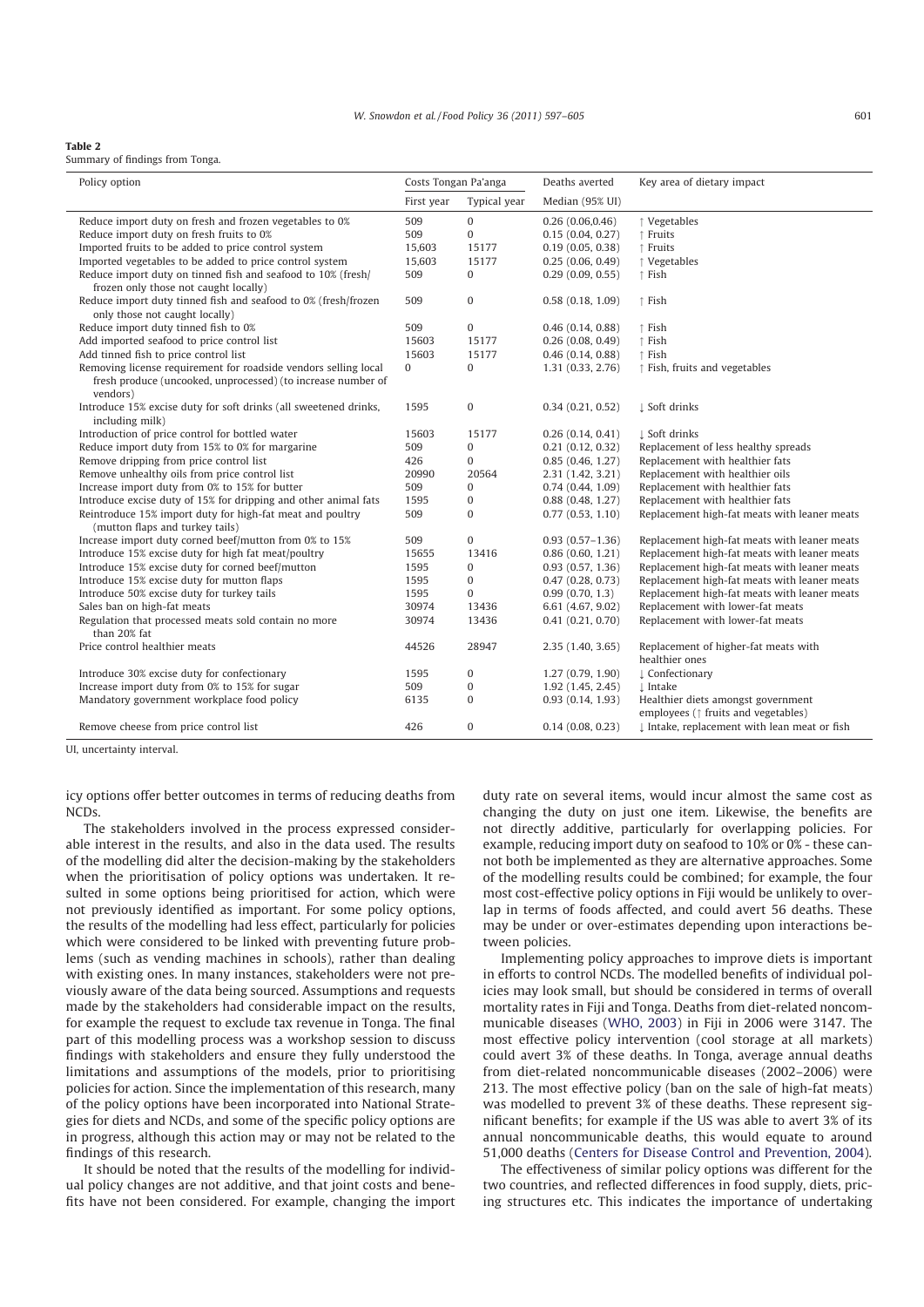| Ranking of policy options in Fiji and Tonga.<br>Table 3               |                                                             |                                                      |                                                                         |                                                          |                                                                 |                                                  |                                                                  |                                                                                      |                                                          |
|-----------------------------------------------------------------------|-------------------------------------------------------------|------------------------------------------------------|-------------------------------------------------------------------------|----------------------------------------------------------|-----------------------------------------------------------------|--------------------------------------------------|------------------------------------------------------------------|--------------------------------------------------------------------------------------|----------------------------------------------------------|
| Ë                                                                     |                                                             |                                                      |                                                                         |                                                          | Tonga                                                           |                                                  |                                                                  |                                                                                      |                                                          |
| Most effective policy Least effective<br>options                      | policy options                                              | Most costly in<br>first year                         | year costs) per death<br>Lowest costs (first<br>averted                 | per death averted<br>(first year costs)<br>Highest costs | Most effective<br>policy options                                | Least effective<br>policy options                | Most costly in first<br>year                                     | costs) per death averted<br>Lowest costs (first year                                 | per death averted<br>(first year costs)<br>Highest costs |
| available at all<br>1. Cool storage<br>markets                        | from bottled water<br>1. VAT removed                        | 1. Cool storage<br>available at all<br>markets       | 1. Import duty (15%)<br>all oils<br>added to                            | 1. Cool storage<br>for fruits and<br>vegetables          | 1. Ban on sale of all<br>fatty meats<br>processed)<br>including | 1. Price control<br>removed for<br>cheese        | only for healthier<br>1. Price control<br>meats                  | requirement for roadside<br>1. Removal licensing<br>vendors selling local<br>produce | 1. Price control<br>for (imported)<br>fruit              |
| 2. Public market size 2. School drink<br>increased by 25%             | vending policy                                              | Cool storage for<br>vegetables<br>fruits and         | 2. Import duty (15%)<br>dairy<br>added to<br>spreads                    | expanded to<br>2. AMA role<br>cover local<br>markets     | fatty unprocessed<br>2. Ban on sale of<br>meats                 | 2. Import duty<br>reduced to 0%<br>on all fruit  | fatty unprocessed<br>2. Ban on sale of<br>meats                  | 2. Import duty on sugar<br>increased to 15%                                          | 2. Ban on sale of<br>fatty processed<br>meats            |
| unhealthy $(15\%)$<br>and all oils (5%)<br>3. Import duty<br>added to | 3. Import duty on<br>reduced to 0%<br>all fresh fruit       | Cool storage<br>available for<br>facilities<br>fish  | and VAT on fuel for<br>3. Removal of duty<br>fishermen                  | 3. Cool storage<br>available at all<br>markets           | 3. Price control for<br>healthier meats                         | 3. Price control<br>for (imported)<br>fruit      | 2. Ban on sale of all<br>fatty meats<br>(including<br>processed) | 3. Fuel subsidy provided for<br>fishermen                                            | 3. Price control<br>for (imported)<br>vegetables         |
| 4. VAT or 15% duty<br>unhealthy oils<br>added to<br>$_{\text{on}}$    | emoved from<br>4. Excise duty<br>bottled water              | expanded to<br>4. AMA role<br>cover local<br>markets | vegetables reduced to<br>4. Import duty on<br>fresh and frozen<br>$0\%$ | available for fish<br>4. Cool storage<br>facilities      | 4. Price control<br>unhealthy oils<br>removed for               | 4. Import duty<br>reduced to 0%<br>on margarine  | 2. Ban on sale of<br>fatty processed<br>meats                    | 4. Price control removed<br>from dripping                                            | 4. Price control<br>for (imported)<br>seafood            |
| available for fish<br>5. Cool storage<br>facilities                   | fruit reduced to 0%<br>5. Import duty on<br>all unsweetened | 5. Public market<br>size increased<br>by $25\%$      | 5. Import duty on<br>fresh vegetables<br>reduced to 0%                  | 5. Price control<br>removed from<br>fatty meats          | sugar increased to<br>5. Import duty on<br>15%                  | 5. Price control<br>for (imported)<br>vegetables | 5. Price control<br>removed from<br>unhealthy oils               | animal fats increased to<br>5. Import duty on all<br>15%                             | 5. Price control<br>for (bottled)<br>water               |
| VAT, value added tax (12.5%); AMA, Agriculture Marketing Authority.   |                                                             |                                                      |                                                                         |                                                          |                                                                 |                                                  |                                                                  |                                                                                      |                                                          |

this type of assessment at a country-specific level, and not relying on the translation of results obtained in another jurisdiction. Fiji and Tonga while sharing some similarities, are markedly different in terms of many factors including ethnic diversity, population size, geography, social structures and health profiles. Other countries may also have substantially different mortality patterns which will also impact on the results. Food supply, diet and mortality patterns will change over time, and the process would need to be repeated if the implementation of the policies was considerably delayed.

This research has also demonstrated that many policy interventions are relatively low cost to prevent, particularly in comparison to treatment costs for NCDs which are extremely high, even in the Pacific Islands (Doran, 2003; Khaleghian, 2003). Additionally the costs would be borne by government departments other than the Ministry of Health for many of the policies. The cost burden falling on any one government department would not be particularly onerous.

It is acknowledged that this modelling has considerable limitations, linked both to its design and the data used. This is a relatively crude form of modelling, which does not include variations between population sub-groups and is based solely on averages. However, this type of method has been used elsewhere (Joffe and Robertson, 2001; Mytton et al., 2007; Lloyd-Williams et al., 2008), and can provide reasonable estimates, particularly for the purpose of ranking interventions. The use of this type of modelling is preferable to the existing situation, where policies are made without the use of evidence and without regard to potential health benefits.

Discounting was not used in this research, which could lead to false assumptions being made about the relative value-for-money of the interventions. The exclusion of discounting was in line with the project's aim of finding a relatively simple, rapid and reliable way to assess cost-effectiveness, and made the method and results easier to explain to the policy advisers group. Additionally as all policies were targeted at NCDs in adults, time-frame for benefits and costs to accrue are likely to be similar. The aim was to enable comparisons between the policy options modelled, and discounting is unlikely to have had significant effects on this.

The modelling assumed that policies were working at their maximum effectiveness and were maintained long-term, with no transitional periods. It was not possible to include cross price-elasticities or other effects of policy changes on non-targeted foods, due to an absence of data. This omission may lead to modelled benefits being under or over-estimates.

The quality of the evidence used was generally high, particularly for effects of dietary change on NCDs. For the effects of the policies, however, lower grade evidence had to be used (for example, for the effects of workplace food policy). It was not possible to source evidence specifically from the Pacific Island region, and risk relationships may differ locally.

Limited availability of local data caused some difficulties. Food supply data used may have overestimated intake (Pomerleau et al., 2003), particularly in Fiji where allowance could not be made for re-exports. Mortality data used is likely to be incomplete (Taylor et al., 2005; Hufanga and Bennett, 2007) and it was not possible to incorporate future trends in disease mortality or population demographic. It would have been preferable to have modelled morbidity and mortality, to account for the considerable morbidity burdens associated with NCDs, but incidence or prevalence data was not available. The absence of morbidity assessments from the modelling considerably underestimates benefits, as NCDs are chronic diseases which can affect the health and productivity of individuals for decades prior to causing mortality. There are however differences in mortality and morbidity profiles for different conditions; for example where some forms of cancer are fatal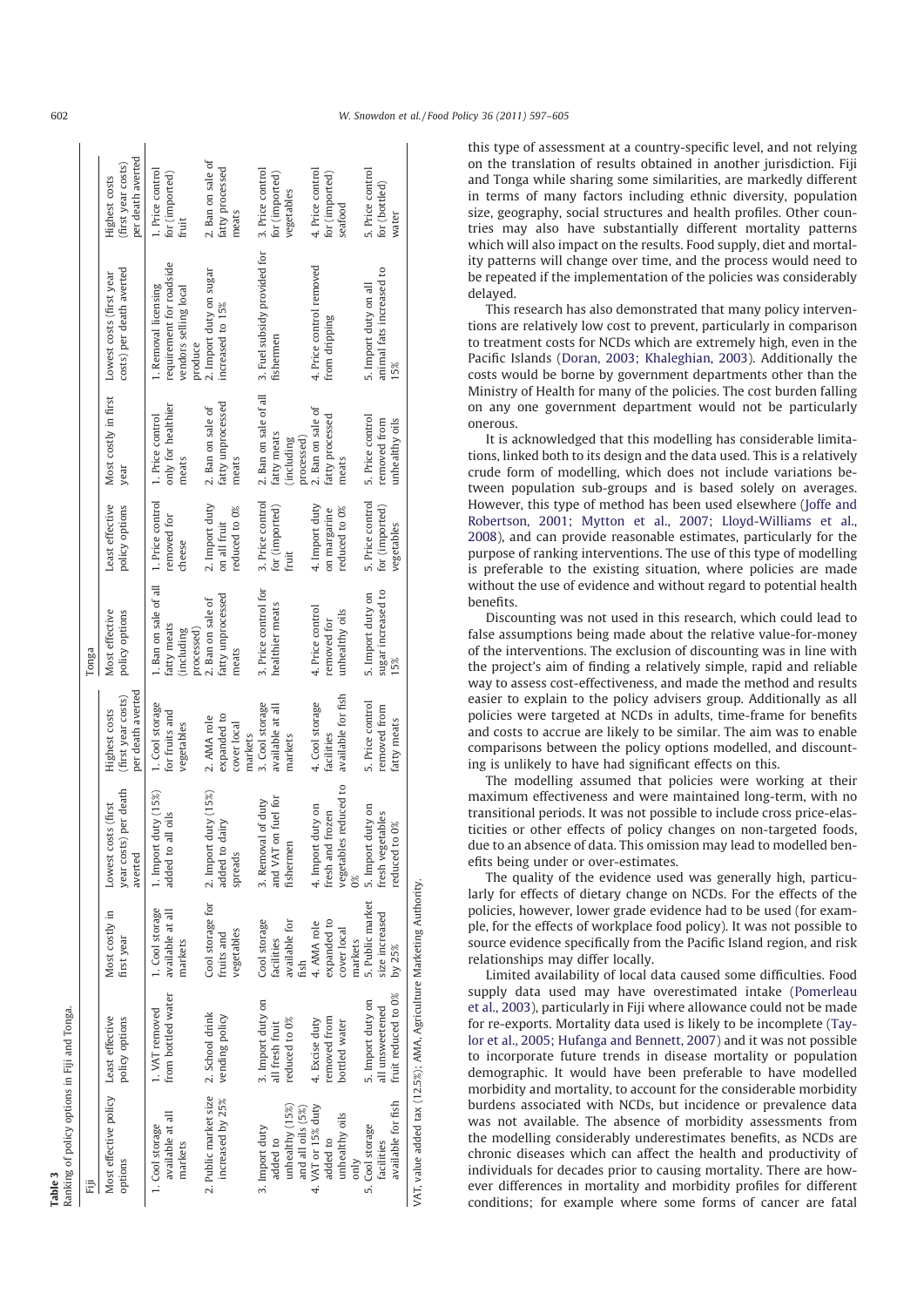within a short period of time compared to others. This means that mortality patterns are not directly correlated with morbidity patterns.

## Conclusion

Overall, despite the limitations of the methodology, this research provided the first opportunity for policy advisers to make policy recommendations informed by evidence. The research has highlighted the considerable range of potential benefits and costs arising from food policy changes. In the absence of the modelling, policy advisers would be unable to incorporate effectiveness and cost-effectiveness within their decision-making process. This is the first time that a series of policies, from across a range of government departments, have been evaluated in terms of health outcomes, using a consistent methodology. The comparisons of costeffectiveness for policy interventions did influence their recommendations, highlighting benefits of policies which had not been seriously considered previously. While a low cost-effectiveness did not always prevent a policy from being recommended, policies which were expected to be highly effective were more likely to be prioritised. This relatively simple and low cost analysis provided useful information for decision-making, and could be communicated to them without difficulty. Additionally the modelling results will be utilised in advocacy for policy change.

Decisions about policy change to improve health need to be based on a consideration of evidence, along with other relevant factors such as feasibility and acceptability (Snowdon et al., 2010b). Other countries should consider undertaking similar assessments prior to recommending policy change, particularly in regard to complex issues like diets. Those with greater resources and data access can develop a more sophisticated method in the areas discussed, to enhance its quality.

#### Acknowledgements

This research was funded by Welcome Trust (UK), National Health and Medical Research Council (Australia) and Deakin University, Australia. The involvement and contribution by the members of the stakeholder groups in Fiji and Tonga is acknowledged, along with the support of the Governments of Fiji and Tonga. The involvement of the co-researchers and counterparts in each country, particularly Dr Paula Vivili of the Ministry of Health in Tonga, towards this research is also acknowledged.

## Appendix A. Details of modelling of 'reduced import duty on fresh vegetables' for Fiji

The policy option to reduce import duty on vegetables was intended to lead to reduced vegetable prices for consumers, resulting in higher intakes of vegetables and in turn reduced risks of some non-communicable diseases (Fig. 3). In this appendix, further details are provided to indicate the modelling process for the costs and benefits of this policy option.

### A.1. Costs

The development of costings was based on feedback and suggestions from stakeholder group members, the co-researcher and local counterpart. The process for revision of import tariffs was identified as follows:

- Step one: A brief discussion and justification paper be prepared by the Ministry of Finance (one working day) with support from Ministry of Health (1 h).

- Step two: This paper be passed on to the Minister for consideration and endorsement (2 h of the Minister's time).
- Step three: The endorsed paper be passed on to the Prime Minister for consideration and endorsement (1 h of the Prime Minister's time).
- Step four: Internal communications are then sent to the implementing agency, and messages posted on relevant websites to communicate changes to relevant stakeholders. (No costs incorporated.)

The existing legislation on import duties permits that modifications to tariff rates can be made by the Minister of Finance.

Approximate official salary costs were sourced from stakeholders. Staffing for step one was costed at senior officer level. These salaries were used to calculate the overall costs for development of the legislation. Only core-costs were included; costs such as offices, electricity or other add-ons were excluded due to lack of information. Costing was based on one policy being implemented at a time. No implementation or enforcement costs were included as the variation to an existing tariff rate would not require any additional implementation costs to those already being used.

The overall implementation cost was calculated to be FJD396. This clearly represents a minimal estimate, however, it is likely that no additional staff would be recruited for this work, and the costs would therefore be absorbed within existing workloads.

The calculation of expected revenue losses from the removal of import duty was based on latest available import statistics (Fiji Islands Bureau of Statistics 2007), which were for 2006. These report imports of vegetable types by weight (tonne) and value (FJD). At the time, the import duties for vegetables were either 0% (e.g. onions), 5% (e.g. carrots) or 27% (e.g. cauliflower). The detailed tariff schedule was used to identify imports of vegetables in 2006 which had import tariffs of 5% or 27% applied. The reported cost of these imported vegetables (Fiji Islands Bureau of Statistics 2007) was used to calculate the income expected from the 5% and 27% import tariff. The total was FJD2 032 934. The potential future revenue losses were not calculated, as the intent was to compare revenue changes to 2006.

## A.2. Benefits

The logic pathway for the benefits of this policy option was that the removal of the import tariff would lower costs to consumers, meaning that they would purchase and consume more, and that their risk of non-communicable diseases would be reduced. Each of these steps in the model is detailed below.

#### A.2.1. Step one: calculation of current consumption

The total quantity of vegetables imported in 2006 for both the 5% and 27% tariff band was calculated (253,000 kg and 3,503,000 kg respectively). Based on international guidelines (FAO/WHO/UNU 2004) and population demographics (Fiji Islands Bureau of Statistics, 2008), the expected proportion of total dietary energy supply which would be consumed by adults was calculated to be 60%. This assumes that all sectors of the population under or over consume at the same rates. Assuming that the intake of vegetables is correlated with intake of dietary energy, it was estimated that 60% of the vegetable supply imported was consumed by adults.

By dividing the quantities of the vegetables in each of the two tariff bands by the Fiji adult population 474,155 (Fiji Islands Bureau of Statistics, 2008), and using the 60% assumption, consumption in the reference year was calculated as 0.96 g and 13.3 g of vegetables per adult per day, from the 5% and 27% tariff bands respectively.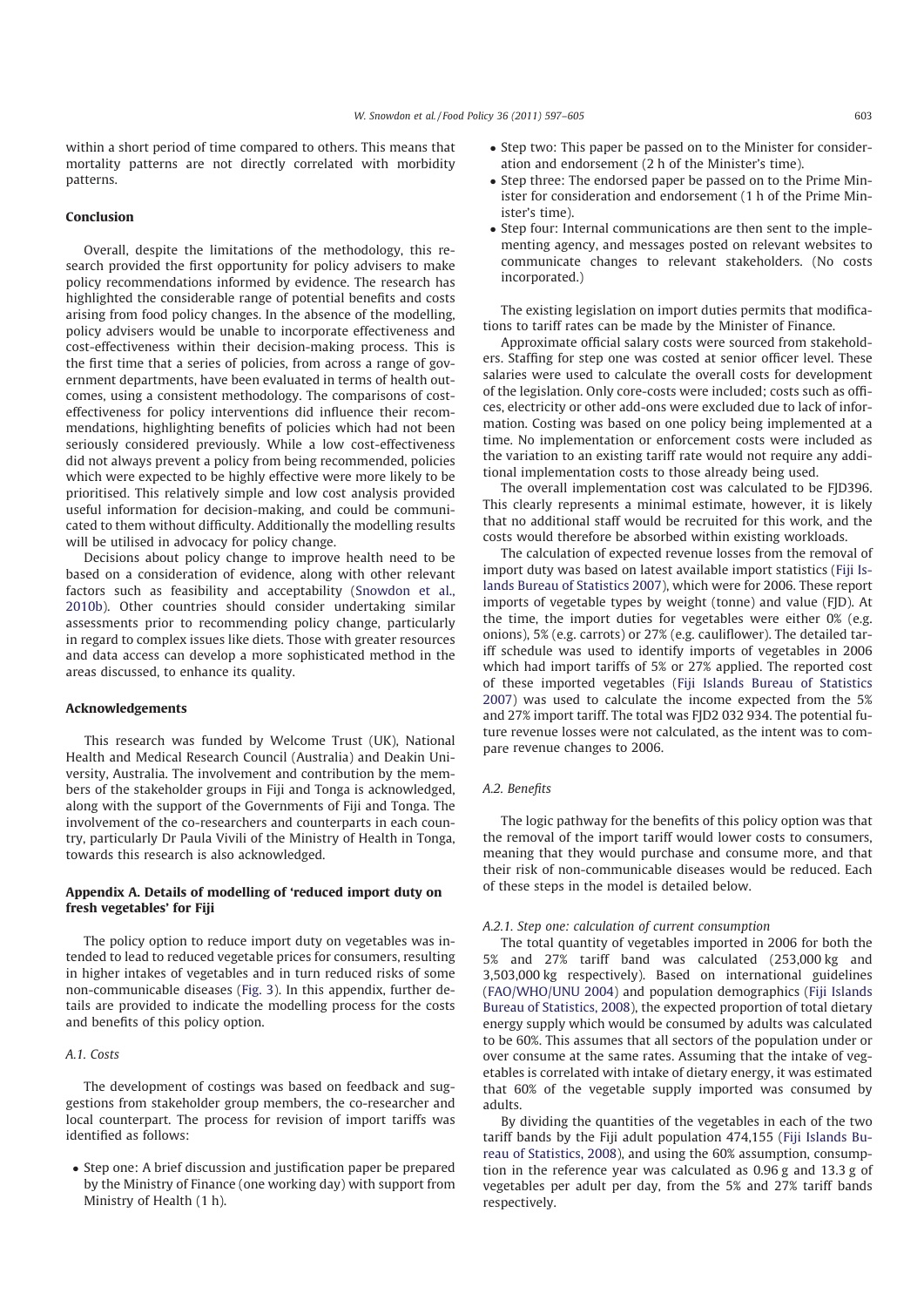## A.2.2. Step two: calculation of dietary changes expected

The following assumptions were made: that all price changes would be fully passed onto the consumer, that only one food price would change at once and that no other significant price or income changes occurred in Fiji at that time.

The percentage price reduction for the vegetables affected by the removal of 27% import tariff was calculated as:

### $(1/1.27) \times 100 = 21.3\%$

For vegetables affected by the removal of 5% tariff, the price reduction was calculated similarly to be 4.8%.

Price elasticity data were also needed for this stage of the modelling. A literature search identified data for Fiji for fruits and vegetables of 0.43 (Seale et al., 2003) and 1.6 for bele (a local green leafy vegetable) (Hone and Haszler, 2007). The markedly different values may be due to different methods, timing of assessment and the foods involved. Discussions with stakeholders identified that imported vegetables were valued more than local ones, and so purchasing was not solely influenced by pricing. A price elasticity range of 0.7–1 was therefore assigned (this indicates that a change in price leads to slightly less than proportionate change in demand). The inclusion of ranges or confidence intervals is feasible in modelling when using software such as @risk. From hereon in this appendix, it should be noted that calculated values are indicative only, as the final values were calculated only for modelled outcomes (deaths averted).

The following calculations were conducted within the Excel spreadsheet:

Adult intake/day of vegetables<sup>#</sup> x price elasticity x expected  $%$ reduction in cost

# Note that the above calculation was done for the vegetables affected by the 27% tariff and then separately for those affected by the 5% tariff.

The overall expected increase in vegetable intake per capita from the removal of the two tariffs was 3.4 g per day.

#### A.2.3. Step three: Calculation of effects on mortality

For this model, it was assumed that increases in vegetable intake would not affect total calories. This assumption was necessitated by uncertainty and lack of data regarding possible other dietary changes due to increased vegetable intake.

The evidence for the impact of increased vegetable intake on the risk of mortality from specific diseases was sourced from a recent review and meta-analysis (Lock et al., 2004, 2005). These sources provided the effects of fruit and vegetables expressed as relative risk estimates associated with an 80 g/day increase in fruit and vegetable intake.

- Gastric cancer: 0.94 (0.86,1.03).
- Lung cancer: 0.96 (0.93,0.99).
- Colorectal cancer: 0.99 (0.97,1.02).
- Oesophageal cancer: 0.94 (0.88,1.01).
- Iscahemic heart disease: 0.9 (0.82,0.99).
- Ischaemic stroke: 0.94 (0.89,0.99).

Mortality from the above causes was sourced from available statistics (Ministry of Health, Fiji, unpublished). For both ischemic stroke and ischemic heart disease, there was some uncertainty regarding the use of some ICD (International Classification of Disease) codes; in which necessitated the following uncertainty ranges being included around the mortality estimates. Ischemic stroke 333–359, ischemic heart disease 649–924, lung cancer 39, gastric cancer 23, oesophageal cancer 10 and colorectal cancer 31.

The following calculation was then applied for each disease category

(Expected change in vegetable consumption per capita per  $day \div 80$ )  $\times$  mortality for disease in a year  $\times$  (1-relative risk) For example, for oesophageal cancer:

 $=(3.4/80) \times 10 \times (1 - 0.94) = 0.03$ 

Combining the expected deaths averted per category, and using @risk to model uncertainties, the result for this policy was 4.71, with an uncertainty range of 1.36–8.19.

#### References

- Adeyi, O., et al., 2007. Public Policy and the Challenge of Noncommunicable Diseases. Washington DC, World Bank.
- Centers for Disease Control and Prevention, 2004. The Burden of Chronic Diseases and Their Risk Factors: National and State Perspectives 2004. US Department of Health and Human Services, Atlanta.
- Cornelius, M., et al., 2002. Fiji Non-Communicable Diseases (NCD) Steps Survey. Ministry of Health, Suva.

Department of Statistics, 2007. Food Imports 2000–2006. Government of Fiji, Suva. Dignan, C., et al., 2004. Pacific Islands Food Composition Tables, FAO, Rome.

- Doran, C., 2003. Economic Impact Assessment of Non-communicable Diseases on Hospital Resources in Tonga, Vanuatu and Kiribati. Pacific Action for Health Project. Secretariat of the Pacific Community, Noumea.
- FAO/WHO/UNU, 2004. Human energy requirements. Report of a Joint FAO/WHO/ UNU Expert Consultation. FAO Food and Nutrition Technical Report Series. FAO, Rome.
- Fiji Islands Bureau of Statistics, 2007. Food Imports 2000-2006. Bureau of Statistics, Suva.
- Fiji Islands Bureau of Statistics, 2008. 2007 Census. Bureau of Statistics, Suva.
- FSANZ, 2006. NUTTAB 2006. Australian Food Composition Tables. Canberra, FSANZ. Haby, M. et al., 2006. A new approach to assessing the health benefit from obesity interventions in children and adolescents: the assessing cost-effectiveness in
- obesity project. Int. J. Obes. Relat. Metab. Disord. 30 (10), 1463–1475. Hone, P., Haszler, H., 2007. Estimating Demand Elasticities for a Small Island Economy: Fiji. Annual Conference of the Australian Agricultural & Resource
- Economics Society, Queenstown. Hufanga, S., Bennett, V., 2007. Mortality data in the kingdom of Tonga: a review of changing trends over the ten years since 1996. Health Informat. Manage. J. 36  $(2), 43-48.$

Hughes, R., 2003. Diet, Food Supply and Obesity in the Pacific. World Health Organization Regional Office for the Western Pacific, Manila.

Hughes, R., Lawrence, M., 2005. Globalisation, food and health in Pacific Island countries. Asia Pacific J. Clin. Nutr. 14 (4), 298–304.

- Joffe, M., Robertson, A., 2001. The potential contribution of increased vegetable and fruit consumption to health gain in the European Union. Public Health Nutr. 4 (4), 893–901.
- Judge, K., Mackenzie, M., 2002. Theory-based evaluation. New approaches to evaluating complex community-based initiatives. In: Mackenbach, J., Bakker, M. (Eds.), Reducing Inequalities in Health: A European Perspective. Routledge, Abingdon.
- Khaleghian, P., 2003. Noncommunicable Diseases in Pacific Island Countries: Disease Burden, Economic Costs and Policy Options. Secretariat of the Pacific Community, Noumea.
- Lang, T., Rayner, G., 2007. Overcoming policy cacapohany on obesity: an ecological public health framework for policy makers. Obes. Rev. 8 (Suppl. 1), 165–181. Lawrence, M., Yeatman, H., 2008. Conceptualising the policy practice and
- behavioural research relationship. Int. J. Behav. Nutr. Phys. Activity 5 (16).
- Lloyd-Williams, F. et al., 2008. Small changes in snacking behaviour: the potential impact on CVD mortality. Public Health Nutr., 1–6.
- Lock, K., et al., 2004. Low fruit and vegetable consumption. In: Ezzati, M., Lopez, A., Rodgers, A., Murray, C., (Eds.), Comparative Quantification of Health Risks. Global and Regional Burden of Disease Attribution to Selected Major Risk Factors. WHO, Geneva.
- Lock, K. et al., 2005. The global burden of disease attributable to low consumption of fruit and vegetables: implications for the global strategy on diet. Bull. World Health Organization 83 (2), 100–108.
- Magnusson, R., Colagiuri, R., 2008. The law and chronic disease prevention: possibilities and politics. Med. J. Aust. 188 (2), 104–105.
- Milio, N., 1990. Nutrition Policy for Food-Rich Countries: A Strategic Analysis. John Hopkins University Press, Baltimore.
- Ministry of Health Fiji, 2007. National Nutrition Survey. Ministry of Health, Suva.
- Ministry of Health Tonga, 2007. Tonga STEPS Survey 2004. Government of Tonga, Nuku'alofa.
- Mytton, O. et al., 2007. Could targeted food taxes improve health? J. Epidemiol. Community Health 61 (8), 689–694.

Pomerleau, J. et al., 2003. Discrepancies between ecological and individual data on fruit and vegetable consumption in fifteen countries. Brit. J. Nutr. 89 (6), 827–834. Rayner, M., et al., 2005. Nutrient Profiling: Development of Final Model. British

Heart Foundation Health Promotion Research Group, Oxford.

Rogers, P. et al., 2000. Program Theory in Evaluation: Challenges and Opportunities. Jossey-Bass, San Francisco.